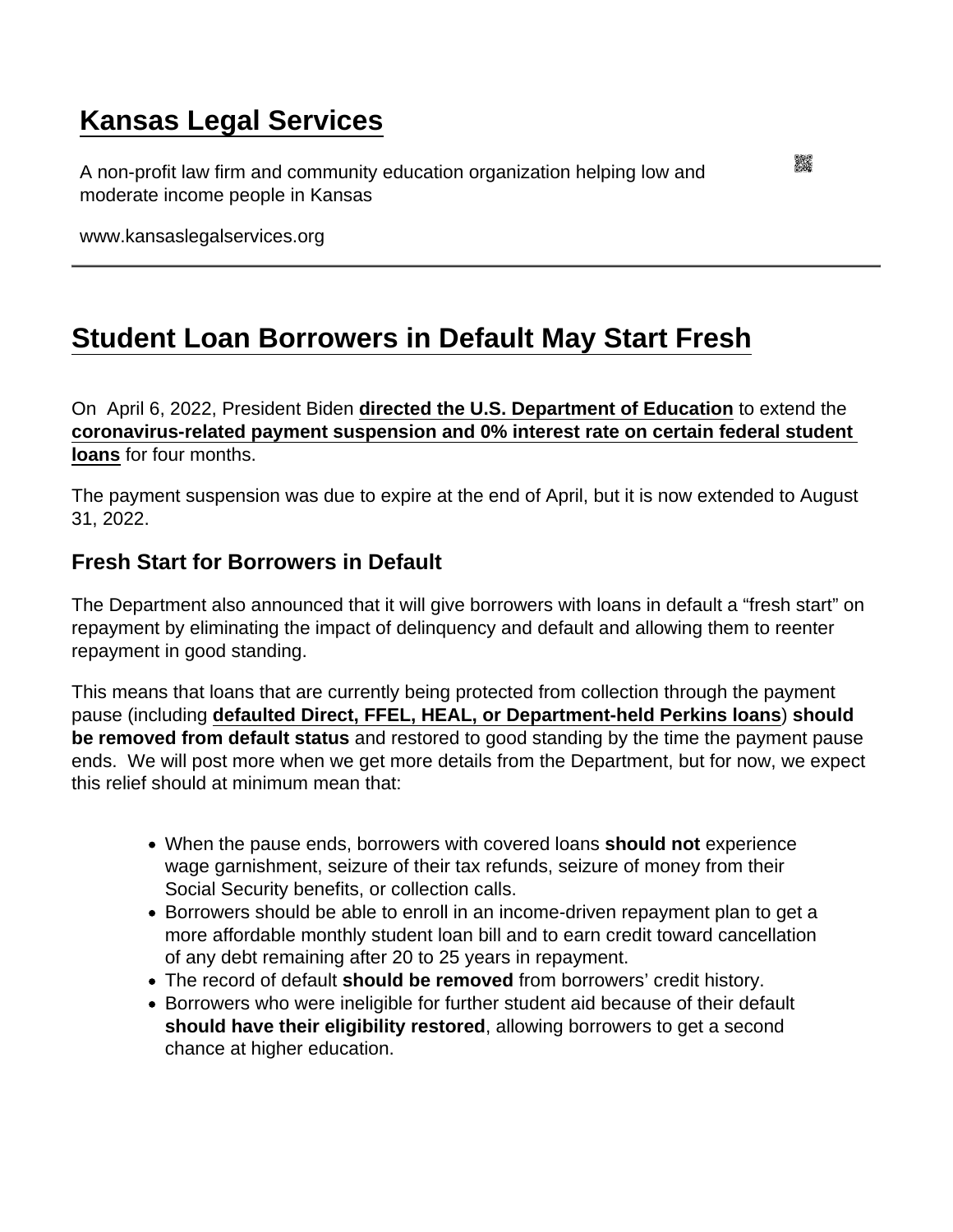### Here's What Borrowers Need to Know About the Payment Pause Extension:

The [Department of Education's webpage about coronavirus relief](https://studentaid.gov/announcements-events/covid-19) provides details regarding the terms of the payment pause as well as advice for preparing for repayments to resume.

Other than the removal of borrowers from default, the terms of the payment pause will continue to remain the same. This means the pause will continue to include the following terms:

Covered loans: Relief will continue to apply only to Direct Loans and to [any other federal](https://studentaid.gov/announcements-events/covid-19/payment-pause-zero-interest)  [student loans that are currently held by the Department of Education, as well as to all](https://studentaid.gov/announcements-events/covid-19/payment-pause-zero-interest)  [defaulted FFEL loans](https://studentaid.gov/announcements-events/covid-19/payment-pause-zero-interest) .

This means that borrowers with commercially-held Federal Family Education Loans (FFEL) that [are not in default](https://www.ed.gov/news/press-releases/department-education-announces-expansion-covid-19-emergency-flexibilities-additional-federal-student-loans-default) and school-held Perkins Loans will not get relief on those loans under this action. (See info [here](https://studentaid.gov/announcements-events/coronavirus) on how to figure out whether your loans are owned by the Department.)

Payment suspension: For covered loans, monthly payments will be automatically suspended through at least August 31, 2022.

This means that borrowers will not be required to make payments, though borrowers who want to make payments during the suspension may do so.

Temporary 0% interest rate: For covered loans, the temporary 0% interest rate will continue through at least August 31, 2022.

This means interest is not being charged on covered loans during the suspension and borrowers' balances should not grow during this time.

Time in suspension counts toward IDR and PSLF Forgiveness: For borrowers enrolled in income-driven repayment plans (IDR), the months spent in the payment pause [will count](https://studentaid.gov/announcements-events/covid-19/income-driven-repayment)  [toward IDR loan forgiveness](https://studentaid.gov/announcements-events/covid-19/income-driven-repayment) .

The same goes for [borrowers working toward Public Service Loan Forgiveness \(PSLF\)](https://studentaid.gov/announcements-events/covid-19/public-service-loan-forgiveness) : borrowers who otherwise meet PSLF requirements during the suspension will receive credit toward the forgiveness clock during the period of suspension.

Extension on time to recertify: For borrowers enrolled in IDR, previous extensions of the payment suspension included pushing out the annual recertification deadline to at least the end of the suspension.